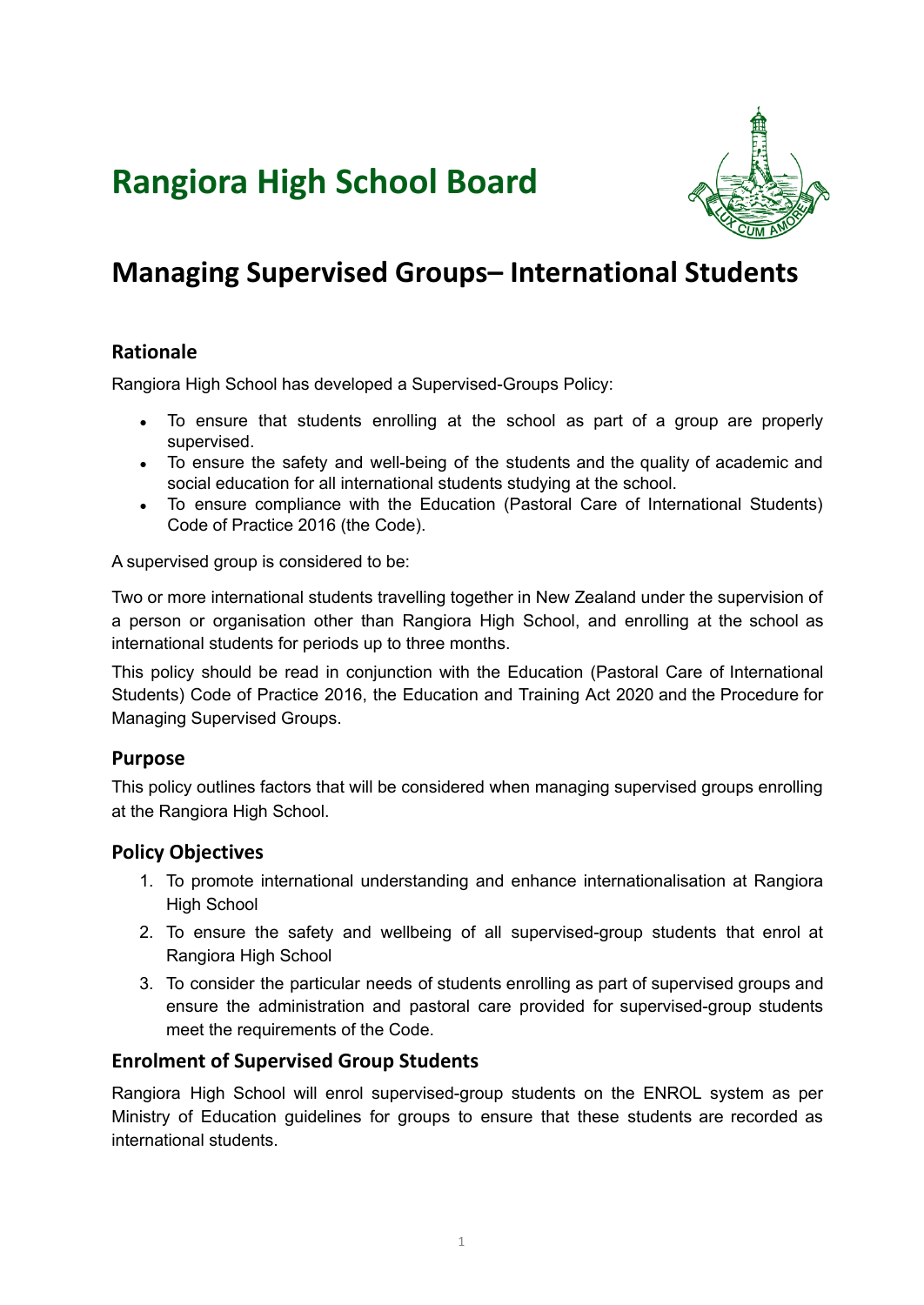## **Use of Education Agents**

The Director of International Students will ensure that the school does not accept any supervised-group students through an education agent without first following the schools' policy and procedures for the management of education agents, including having a signed and current Agency Agreement with the education agent.

In order to ensure that Rangiora High School and an education agent understand and meet their duty-of-care for the students, the Director of International Students will draft, and ensure that both parties sign a memorandum of understanding for each supervised-group. The memorandum of understanding will provide details of the group including, expected number, ages and genders of students, arrangements for group supervision and accommodation, agreed pricing schedules, important timelines, program requirements and the roles and responsibilities of both parties.

## **Accommodation for Supervised Group Students**

Rangiora High School will ensure that supervised-group students stay in appropriate accommodation as defined in the Code.

Appropriate accommodation may be:

- Residential Caregiver. This includes school homestays and the school hostel
- Hotel, motel, unlicensed hostels or other supervised-group accommodation options
- Staying with students' parents or legal guardians

If an accommodation agent is involved in the placement of supervised-group students in accommodation on behalf of Rangiora High School, the school will have an Agency Agreement with that accommodation agent.

#### **Insurance for Supervised Group Students**

Rangiora High School will therefore ensure that all supervised-group students have appropriate insurance for the duration of their enrolment, and if practicable, for the duration of their time in New Zealand including travel between their home country and New Zealand. Insurance policies, whether arranged by the school or the student or their family, will be deemed to be appropriate if they provide cover for:

- Medical expenses to the value of NZ\$1,000 000 to unlimited
- Repatriation or expatriation of the student as a result of serious illness or injury, including cover of travel costs incurred by family members assisting repatriation or expatriation; and
- $\bullet$  Death of the student, including cover of-
	- (i) Travel costs of family members to and from New Zealand; and
	- (ii) Costs of repatriation or expatriation of the body; and
	- (iii) Funeral expenses

#### **Important Note**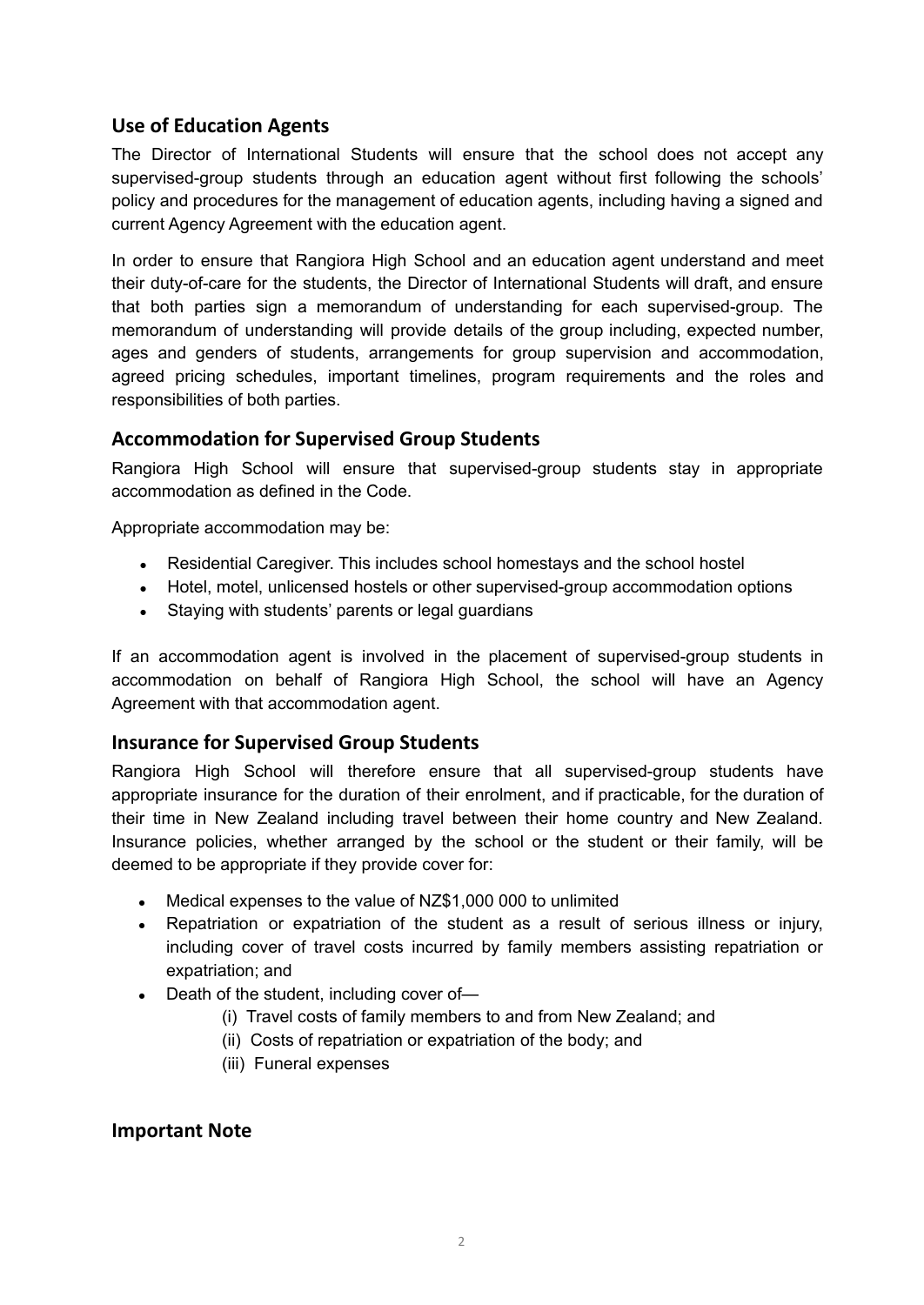The Code requires that all students enrolled with a signatory for 2 weeks' duration or longer must have appropriate insurance cover. In order to better fulfil our duty-of-care for all international students enrolled at Rangiora High School, this policy requires all international students to have appropriate insurance cover including those who enrol at the school for less than two weeks.

## **Group Supervision**

Rangiora High School will ensure that groups enrolling at the school have proper supervision. The number of supervisors and the type of supervision for a group will be negotiated and detailed in the memorandum of understanding.

Factors in deciding proper supervision will include:

- The number of students
- The ages and genders of the students
- The duration of the visit
- The levels of students' English language proficiency
- The activities that the students will be involved in

If Education Outside the Classroom (EOTC) activities are undertaken, the school's EOTC guidelines will determine appropriate supervision ratios and other safety measures put in place for these activities.

## **Orientation**

Supervised-group students will be provided with an orientation on arrival as per the school orientation procedures.

#### **Visas**

The school will ensure that all students enrolling as part of a supervised group will have the appropriate visa to study at Rangiora High School.

#### **Review**

The school will review the conduct and performance supervised group programmes as part of an annual self-review. The school will collect and record appropriate evidence of agency reviews.

## **Reporting**

The Director of International Students will report directly to the school Principal on the management of the school's supervised group programmes.

#### **Related Policies**

- Refunds and Cancellations Policy International Students
- Managing Contracted Recruitment Agencies Policy International Students
- Accommodation Policy International Students
- Fee Protection Policy International Students
- International Students Policy